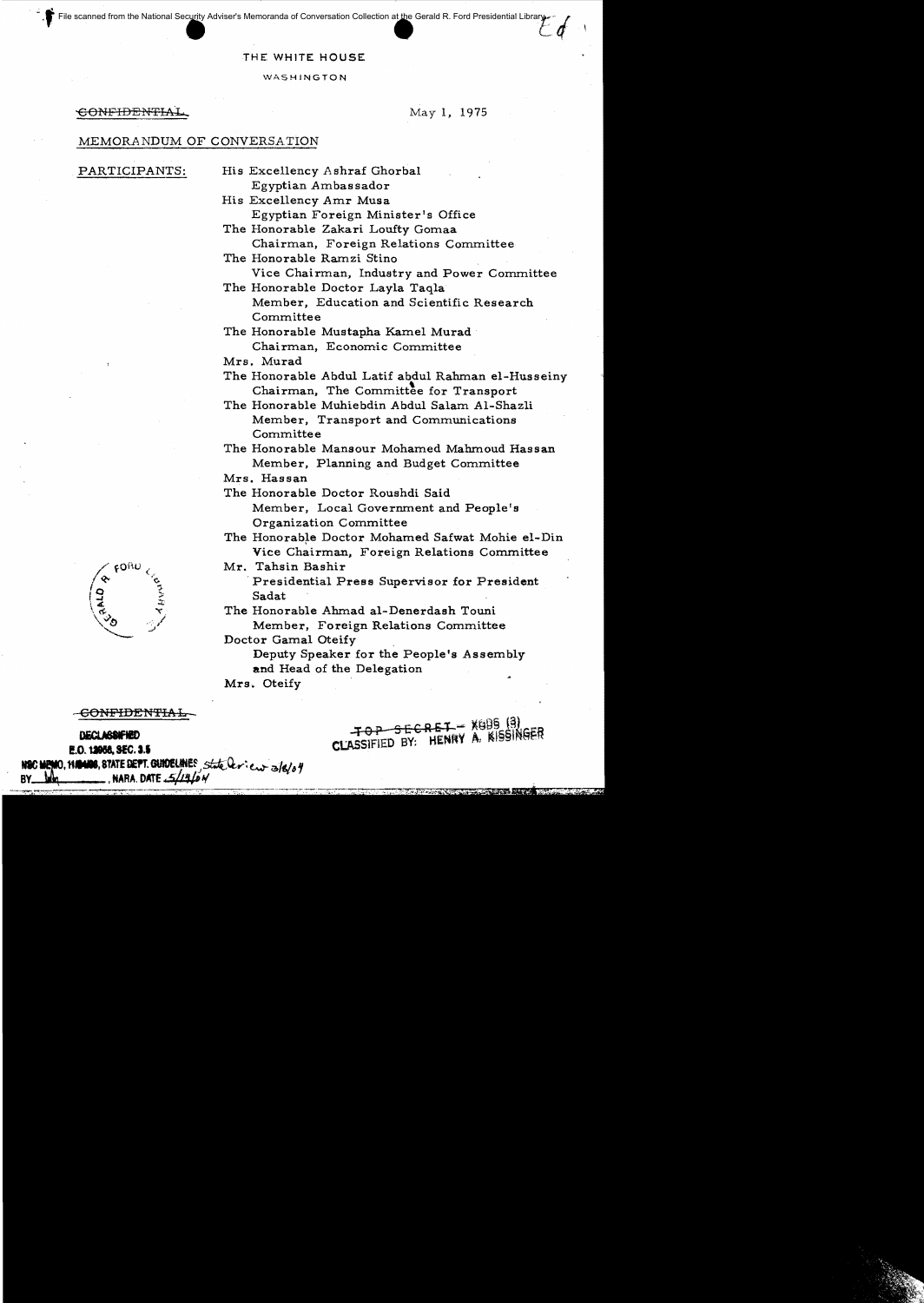• GONFIDENTIAL 2 -

Ý.

- PARTICIPANTS: Vice President Nelson A. Rockefeller (Continued) Captain Jonathan T. Howe Vice President's Office
	- **Mr.** Robert B. Oakley National Security Council Staff
	- Mr. H. Freeman Matthews Director of Egyptian Affairs - NEA Department of State

TIME AND PLACE: May I, 1975 - 11:30 a.m. Vice President's Conference Room

Vice President: Please excuse me for being late. It is a great pleasure for me to meet with you. All of us in this country are glad you are here. I spent an hour and forty-five minutes with your President at the time of King Feisal's funeral. As a politician, I admire his political sagacity as well as admiring his statesmanship. He is one of the most respected political leaders in the world today. And your Foreign Minister I knew when he was Consul General in New York. He even has children who are American because they were born in New York.

> This is a very difficult and serious period for the world. It is a sad chapter in the history of the U. S. but we all have ups and downs. We all need to learn, sometimes the hard way. The U. S. is still recovering from two difficult emotional experiences, Vietnam and Watergate. We need to pull together now and I believe we will do it. If I were asked by an historian about Nixon as President, I would say he was a man of real stature who made a major contribution to the U.S. and then he "blew it."

This country is dedicated to achieving peace in the Middle East, and we understand the urgency. I met with your President in Riyadh and I could sense the realities of the time factor as well as the economic and other problems Egypt faces. My family has long



GONEIDE<del>NTIA</del>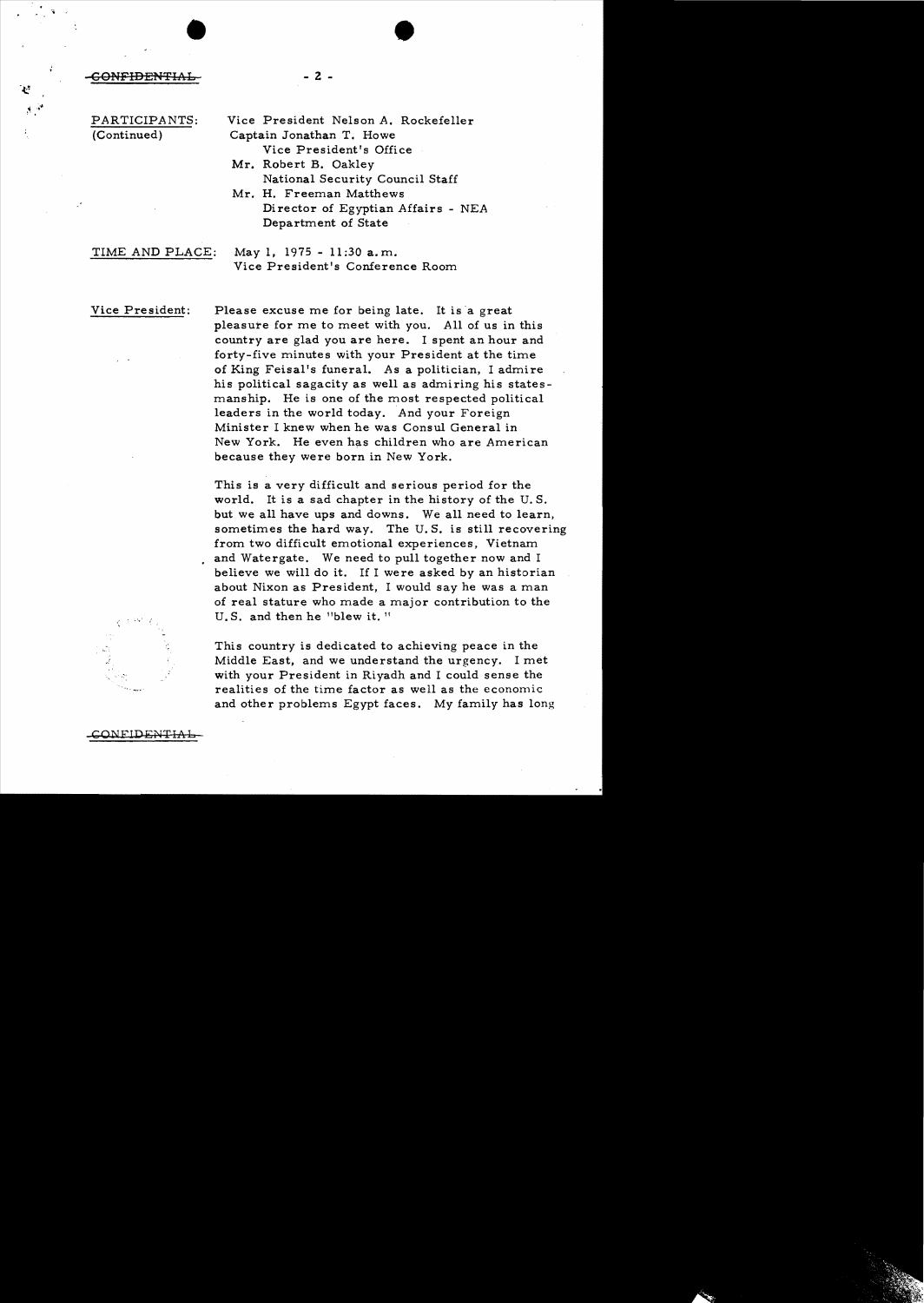## **CONFIDENTIAL**

44

 $\mathcal{O}(\mathcal{O})$ 

•

Vice President: • (Continuing)

been interested in your country. The musewn and the development and history of your city have been of active interest. I was on the Egyptian desert listening to the radio when Nasser made his Suez Canal speech so you can see I have a long association with Egypt. I remember meeting Foreign Minister Fawzi when he came to Washington to see Eisenhower in 1953 or 1954. I was an Assistant to the President for International Affairs. Fawzi was very frank. Egypt would have to develop one way or another, either economically or militarily. I suggested we back your economic development and work with Egypt but we had a Secretary of State who was very strong and he did not agree. Now we are at a new crossroads and we must make new decisions concerning your country and the Middle East.

We have great respect for your President for going the last mile and even the extra mile in the last negotiations. As Vice President I have no responsibilities but presiding over the Senate so it is easy for me to talk. But it is clear that any cause but peace leads to disaster for everyone. not only for the Middle East. So we all want to work together. We want to help as best we can but we know time is short.

Dr. Oteify: The achievement of peace is important and we want to stop the arms race. It reduces the amount of our budget which should go for development. You are well known in the Arab world and now that you are Vice President we shall expect even more.

 $-3 -$ 

Vice President: I will do my best but I have no real responsibilities. As someone once said, "all the Vice President has to do is preside over the Senate and check the health of the President every day."

Dr. Oteify:

As Parliamentarians we have been very interested to meet our U. S. colleagues. We have received many of them in Egypt. Our tour thus far has been very successful. At least we have opened the door

CONFIDENTI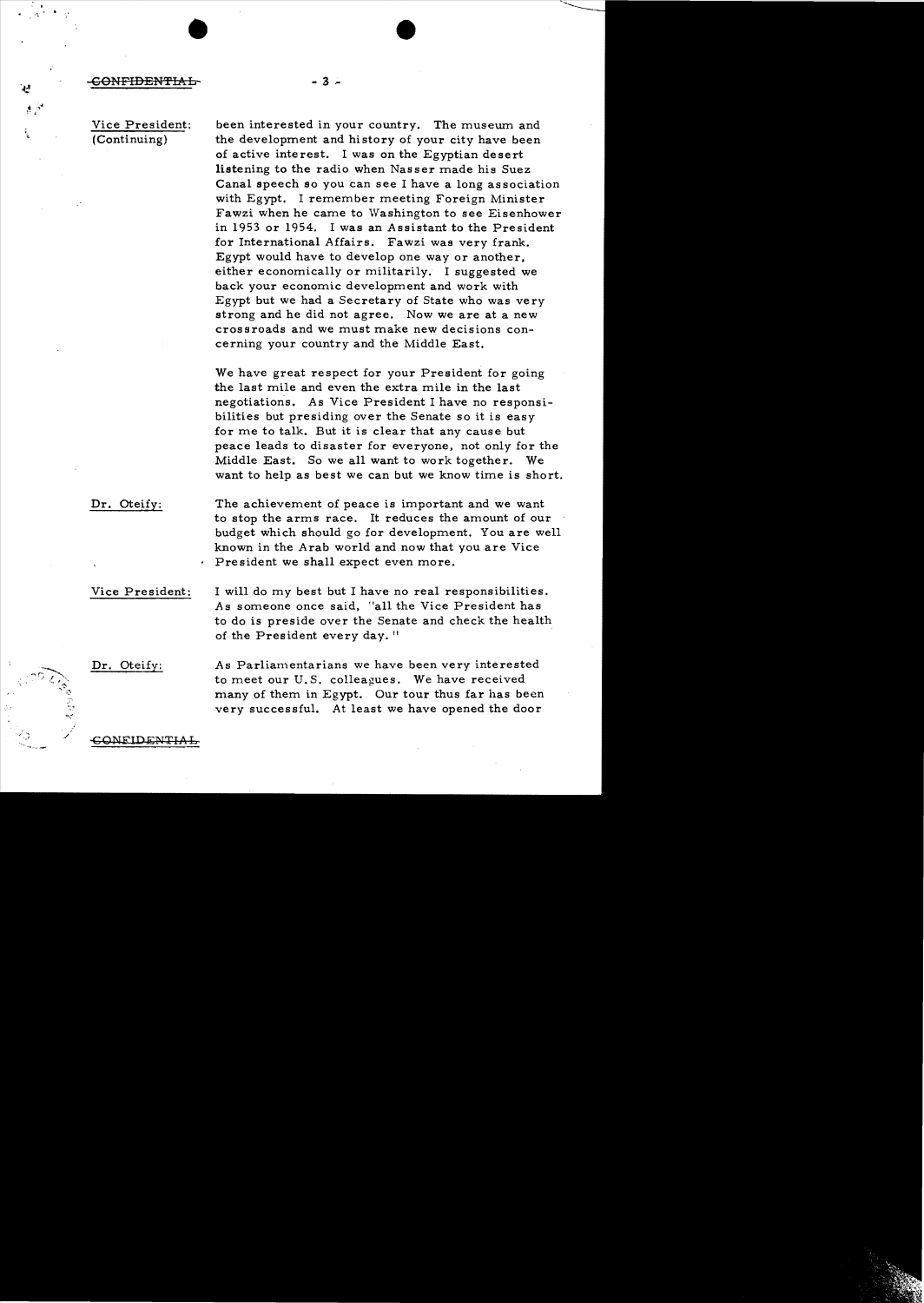GONFIDENTI

•

Dr. Oteify: (Continuing) to greater understanding by some of the members of Congress. You understand well our situation. You are aware of the difficulties, the need to achieve peace and that Egypt has done its utmost in the last talks.

Vice President: We have great admiration for your President who is working with very difficult situations. He has shown courage and a clear understanding of Egypt's long-term interests.

 $4 -$ 

Dr. Oteify: My colleagues and I are disturbed that Is rael is asking for 1. 8 billion in military aid. We sincerely hope this will not be approved since if it were, no one in the A rab world could understand it.

Vice President: The Secretary has said that no aid level has been established and that the whole question is under review. That is where it stands. You must understand that right after World War Two there was a tremendous wave of sympathy for the Jews, victims of terrible persecution by the Nazis and others. This led to a strong emotional commitment to the state of Israel. But where are the lines, the boundaries of this state? There is a more realistic understanding in this country today than before. The Jewish community is very generous in campaign funds for the candidates but the new campaign financing laws with the United States Government financing a large part of the expenses is important. It will reduce this kind . of influence.

 $\mathbf{v}_i$ . / ~

The U. S. commitment to Middle East peace and avoiding a larger confrontation is strong. No one in the U. S. wants to see the Middle East go back to war or to see the U. S. involved in a war. There is a very difficult situation in the U. S. after Vietnam. The mood is different but it has not yet crystallized. We need to solve our problems by intelligent policies and by working together. The days when one person alone could do it all by himself are gone. Look at Senator Percy, though, as an example of the changed

 $-6$ ONFIDENTIAL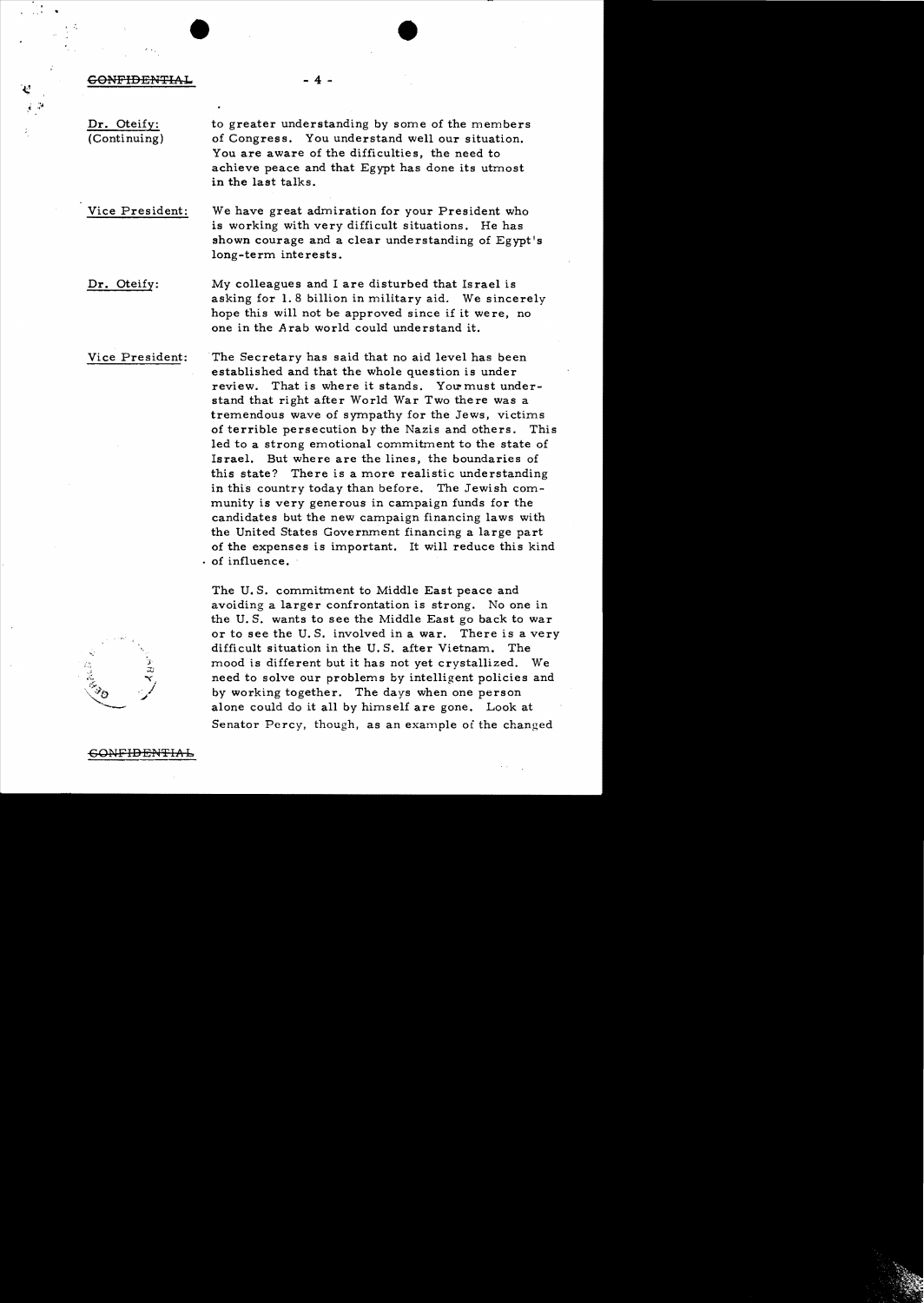**CONFIDENTIAL** 

 $\mathbf{A}$ 

Vice President: mood. He has recently been very outspoken about (Continuing) U.S. national interests in the Middle East, even though he has a large Jewish constituency. So you know his position was not taken lightly.

Dr. Oteify: Senator Percy is right about the U.S. national interest in the Middle East. Saudi *A* rabia is very important for the U. S.

Vice President: I know from my talks with King Khalid and Crown Prince Fahd that Saudi Arabia is a strong supporter of Egypt. They told me they consider Egypt to be the leader of the Arab world.

Mr. Touni: Wietnam is over now and it is time to hurry in the Middle East. I think there has been a change in attitude by the United States.

Vice President: But many people still do not understand the dangers of the Middle East and the importance of the area to the U. S. They are also still emotionally preoccupied by the aftermath of Vietnam. So your visit is very timely. Now they can begin to focus. For example, the Congress has done little on the energy problem yet we could be self-sufficient by 1985 if we spent a little money. It shows Congress is not yet pulled together. But I believe they do want to see the Middle East problem brought to a conclusion. They would prefer to spend money at home and not on the Middle East.

 $Mr.$  Touni:  $\cdot$  You must move quickly if you are going to do this.

Vice President: Your President said three months was the period during which action needed to be taken but the Saudi leaders said one year. Some initiative will have to be taken by this country, by President Ford, within a matter of weeks. This is the major problem facing us in the international field.

**GONFIDENTIA** 

$$
\overline{a}
$$